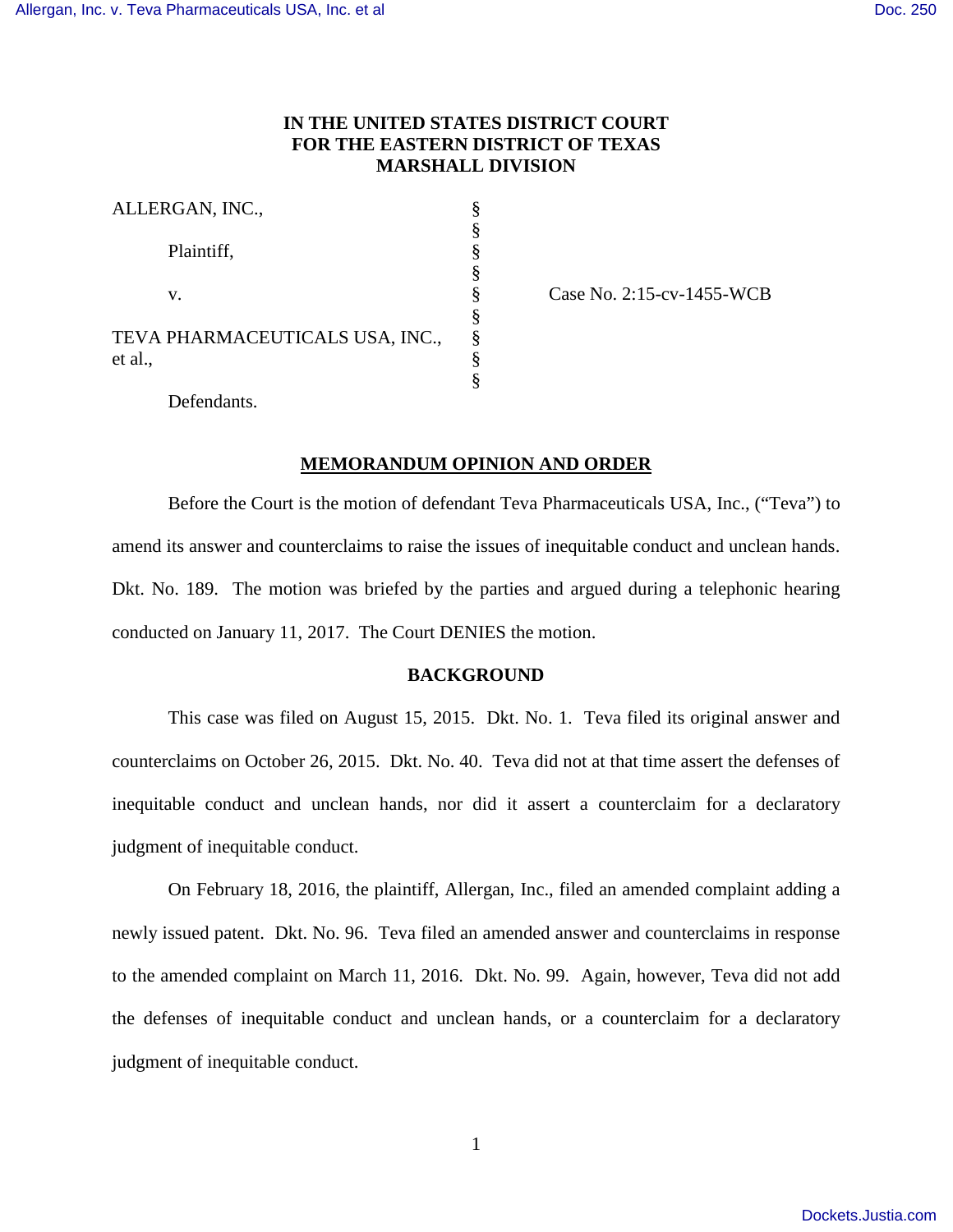The deadline for amending pleadings set forth in the Docket Control Order, Dkt. No. 76, was June 9, 2016. Teva did not file an amended answer and counterclaim by that date seeking to add defenses of inequitable conduct and unclean hands, or a counterclaim of inequitable conduct. Four months after that deadline, on October 21, 2016, Teva filed the present motion seeking leave to amend its answer and counterclaims to add the defense of unclean hands and the defense and counterclaim of inequitable conduct. Dkt. No. 189. Defendants Akorn, Inc.; Mylan Pharmaceuticals, Inc.; Mylan, Inc.; Innopharma, Inc.; and Famy Care Limited have joined Teva's motion. Dkt. Nos. 224, 229, 232, and 234. Allergan opposes that motion on the ground that the motion is untimely and that no adequate justification has been given for the amendment. Dkt. No. 194.

Teva's assertions of inequitable conduct and unclean hands are predicated on what it describes as its recent discovery of "strong evidence that Allergan defrauded the U.S. Patent and Trademark Office in order to obtain allowance of the patents in suit." Teva's Motion for Leave to Amend Answer and Counterclaims ("Teva's Motion to Amend"), Dkt. No. 189, at 1. In late 2013, the inventors filed a set of continuation applications that claimed, inter alia, the ophthalmic emulsion at issue in this case. The examiner rejected four of the applications as obvious over U.S. Patent No. 5,474,979 to Ding.

In response to the examiner's rejection of the applications' claims as obvious in light of Ding, the inventors submitted argument and declarations purporting to show that the claimed ophthalmic emulsion produced surprising and unexpected results. The two declarations on which the inventors relied in claiming that their ophthalmic emulsion had surprising and unexpected results were a declaration by Dr. Rhett M. Schiffman dated October 11, 2013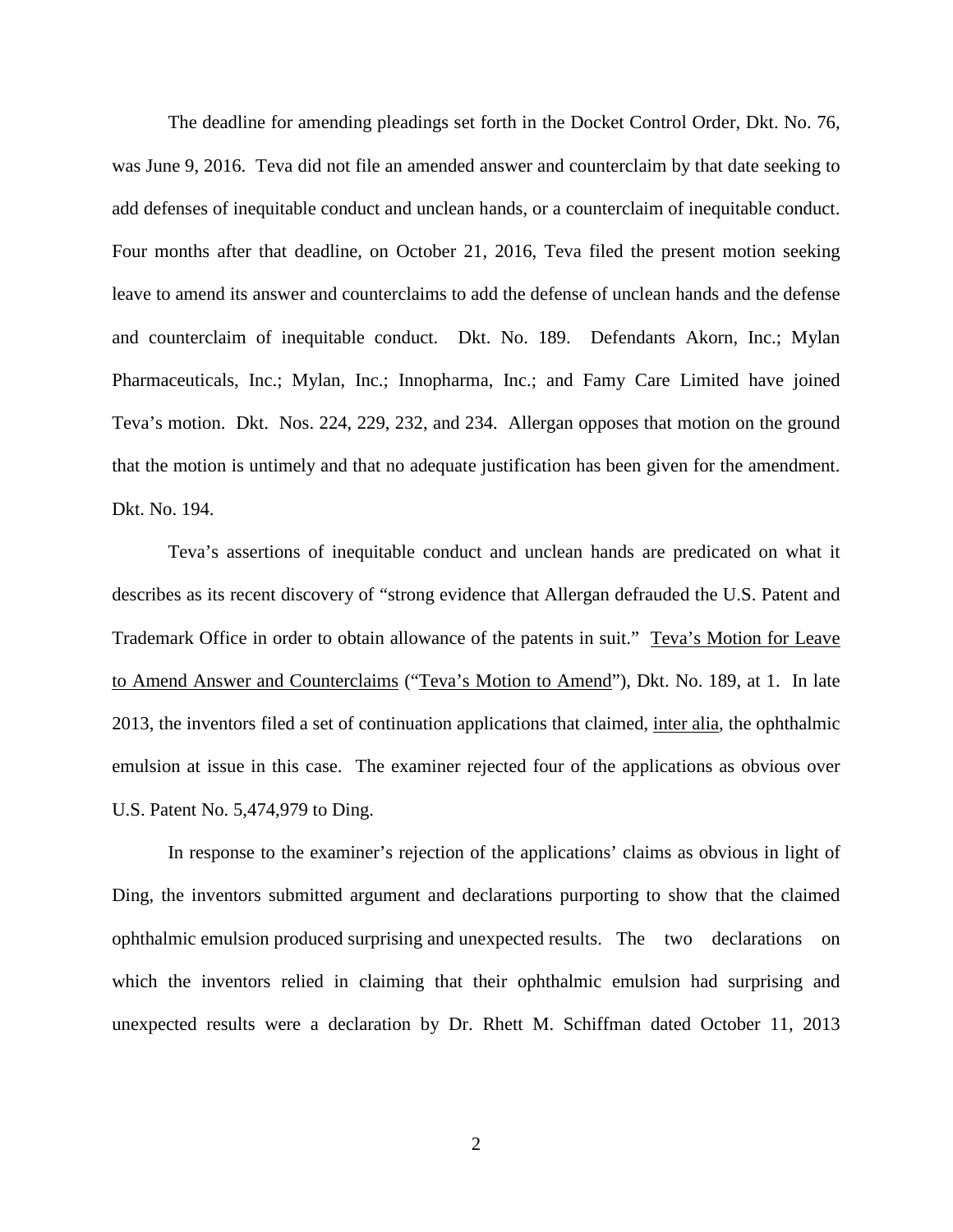("Schiffman Declaration"), Dkt. No. 195-3, and a declaration by Dr. Mayssa Attar, dated October 14, 2013, Dkt. No. 195-2.

According to Teva, "the data and statements used to demonstrate unexpected results were, in fact, plagiarized from an article that had appeared in a well-known medical journal *over a decade earlier*, and those data and statements from the article were themselves derived from Allergan's own clinical trial data." Teva's Motion to Amend at 1 (emphasis in original). The article from which Teva claims Allergan plagiarized data is Sall et al., Two Multicenter, Randomized Studies of the Efficacy and Safety of Cyclosporine Ophthalmic Emulsion in Moderate to Severe Dry Eye Disease, 107 Ophthalmology 631 (April 2000) ("Sall Article"), Dkt. No. 195-1. According to Teva, because the data and statements relied on by the inventors were taken from that 13-year-old article, the results Allergan presented to the PTO "were not 'unexpected' at all—and Allergan knew it." Teva's Motion to Amend at 1.

 Following Allergan's submission of the declarations and the arguments of the prosecuting attorney based on those declarations, the examiner found that the inventors had overcome the obviousness rejection. The examiner then issued a notice of allowance for the claims of the four applications that had previously been rejected. Those applications issued as U.S. Patent Nos. 8,629,111; 8,633,162; 8,642,556; and 8,648,048. The examiner later issued a notice of allowance for a fifth application, which issued as U.S. Patent No. 8,685,930. Two years later, the PTO issued the last of the six related patents in suit, U.S. Patent No. 9,248,191. Teva argues that the misleading declarations and argument regarding unexpected results were plainly material to patentability, because it was those declarations and arguments that caused the examiner to withdraw the rejection and allow the six patents at issue in this case.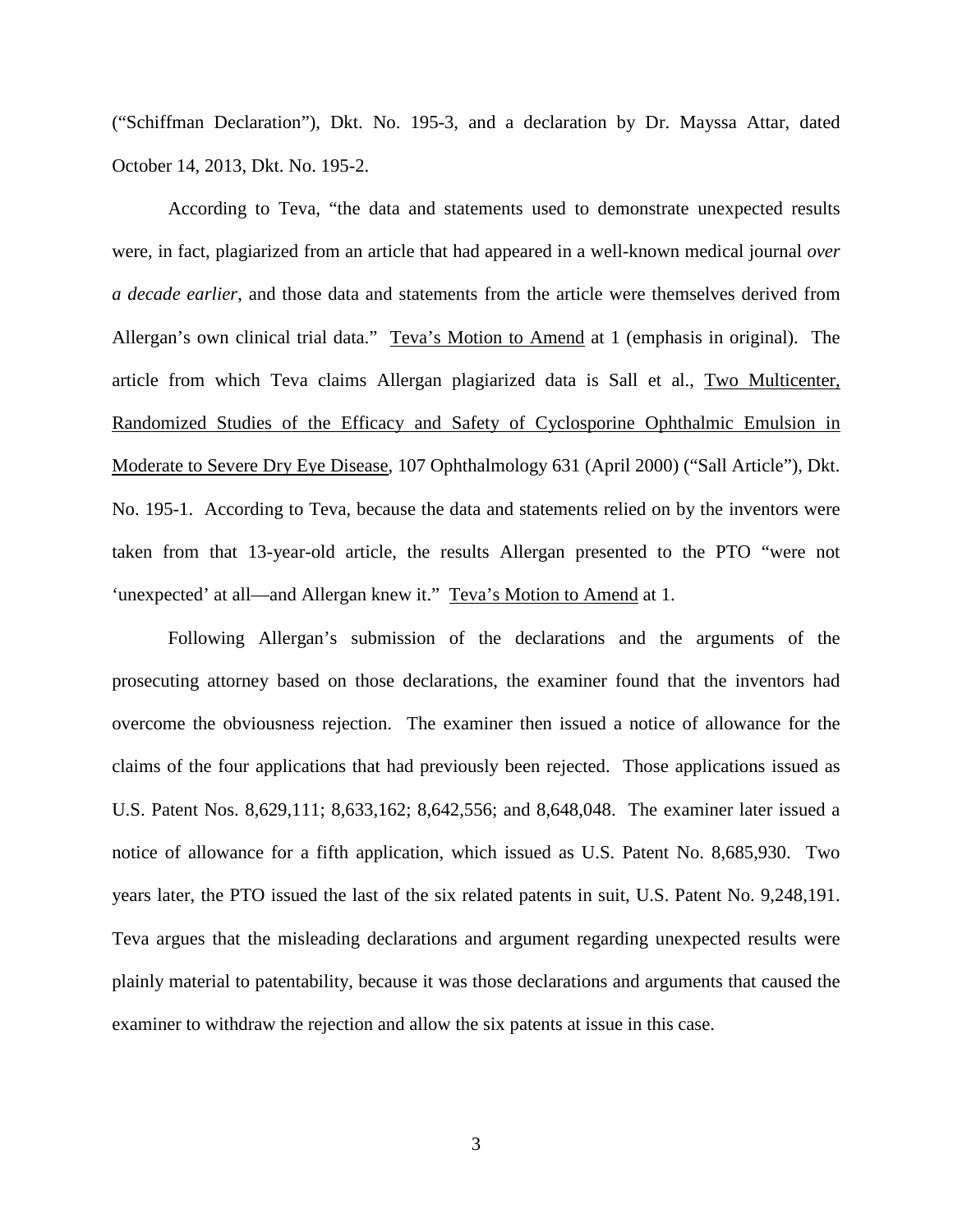Allergan responds that the inventors and the prosecution counsel did not engage in deceptive conduct in dealing with the PTO. Allergan explains that the data set forth in the Schiffman Declaration were derived from Allergan's Phase 3 Study for Restasis, which was conducted in the late 1990s. The Sall Article was also based on that Phase 3 Study. Therefore, according to Allergan, it is not surprising that both the Schiffman Declaration and the Sall Article contained the same data and used some of the same Figures.

Allergan argues that there is no evidence that it attempted to deceive the examiner by concealing the relationship between the Sall Article and the Schiffman Declaration. The Sall Article was cited in the common specification of the six patents in suit and produced for the examiner during prosecution. In fact, the Sall Article was incorporated by reference in each of the patents and is cited in the "Background of the Invention" as "Two Multicenter, Randomized Studies of the Efficacy and Safety of Cyclosporine Ophthalmic Emulsion in Moderate to Severe Dry Eye Disease. *CsA Phase 3 Study Group*." See, e.g., U.S. Patent No. 8,629,111, col. 1, ll. 48- 52 (emphasis added).. Moreover, Allergan argues, a simple comparison of the data in the Schiffman Declaration and the Sall Article makes clear that Schiffman and Sall both report the same data, and that four of the figures attached as exhibits to the Schiffman Declaration are essentially identical to the four figures found in the Sall Article. Compare Sall Article, Dkt. No. 195-1, at 635-36, Figures 1-4, with Schiffman Declaration, Dkt. No. 195-3, Exhibit D, Figures 1- 4. Accordingly, it would have been apparent to the examiner that the data came from the same source.

Allergan argues that documents in the case record show that Teva was aware of the similarities between the Sall Article and the Schiffman Declaration—and that both were based on the Allergan Phase 3 Study for Restasis—at least as early as a year ago. Nonetheless, Teva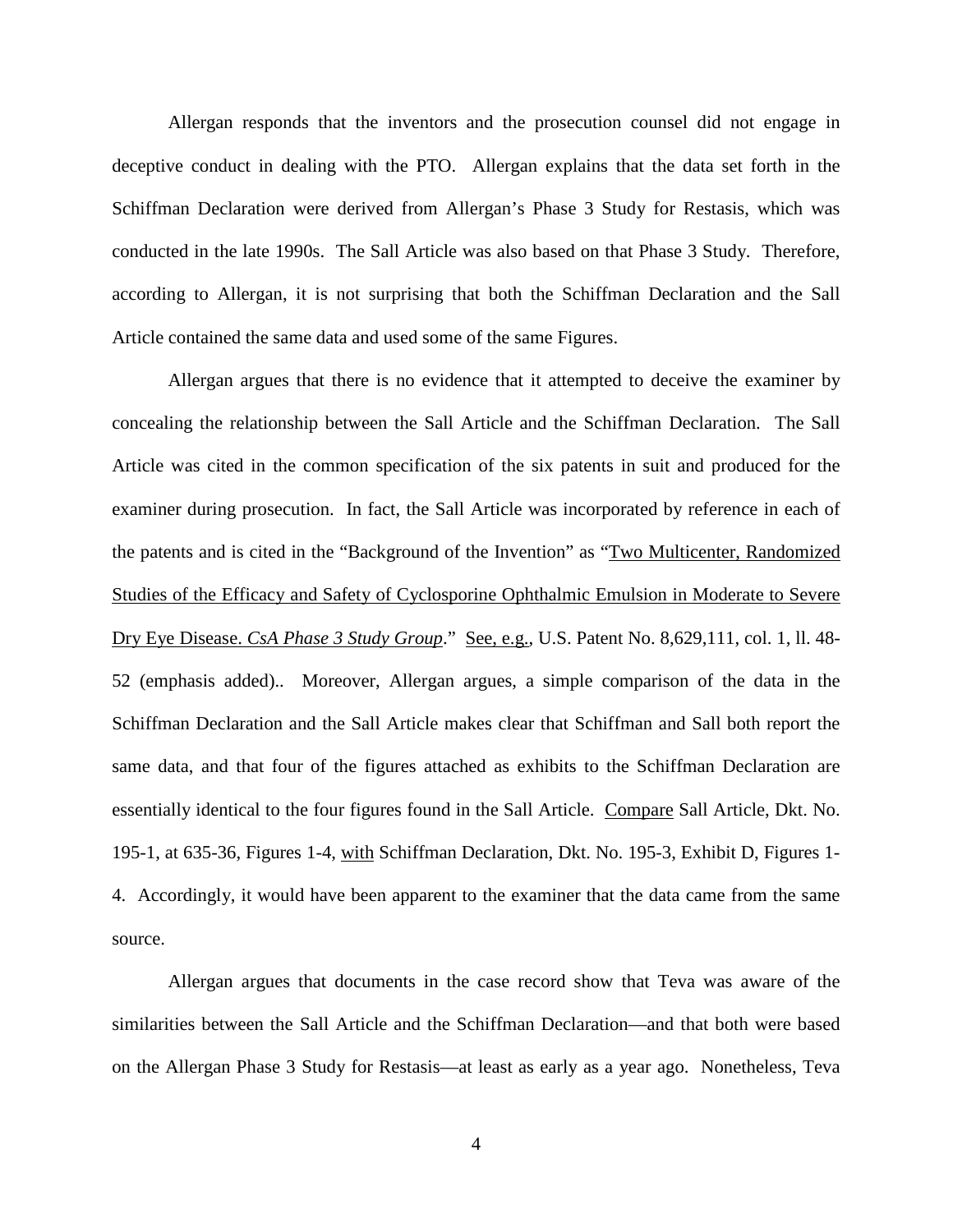waited until well after the deadline for amending the pleadings to move to amend its answer and counterclaims. Allergan argues that Teva's motion should be denied in light of that unjustified delay.

#### **DISCUSSION**

Under Rule  $15(a)(1)$ , Fed. R. Civ. P., a party may amend a pleading once as a matter of course more than 21 days after service of the original pleading or a responsive pleading or a motion under Fed. R. Civ. P. 12(b), (e) or (f). After that, a party may amend a pleading only with the opposing party's consent or leave of court. Fed. R. Civ. P. 15(a)(2). Leave of court is to be freely granted "when justice so requires." Fed. R. Civ. P.  $15(a)(2)$ .

Once a scheduling order has been entered in the case and a deadline has been set for filing amended pleadings, the decision whether to permit a post-deadline amendment is governed by Fed. R. Civ. P. 16(b). See Squyres v. Heico Cos., L.L.C., 782 F.3d 224, 237 (5th Cir. 2015); EEOC v. Serv. Temps Inc., 679 F.3d 323, 333-34 (5th Cir. 2012); S&W Enters., LLC v. Southtrust Bank of Ala, N.A., 315 F.3d 533, 535 (5th Cir. 2003); L.G. Motorsports, Inc. v. NGMCO, Inc., No. 4:11-cv-112, 2013 WL 2543398, at \*6 (E.D. Tex. June 6, 2013). Under Rule 16(b)(4), Fed. R. Civ. P., a motion to modify the scheduling order by permitting the filing of an amended pleading after the deadline in the scheduling order may be granted "only for good cause and with the judge's consent."

The party seeking to modify the scheduling order has the burden to show good cause. Squyres, l782 F.3d at 237; Self v. Quinn's Rental Servs. (USA), LLC, Civil Action No. H-15- 1569, 2016 WL 6835093, at \*1 (S.D. Tex. Nov. 21, 2016). The Fifth Circuit has held that Rule 16 gives trial courts "broad discretion to preserve the integrity and purpose of the pretrial order" in making the "good cause" determination. Geiserman v. MacDonald, 893 F.2d 787, 790 (5th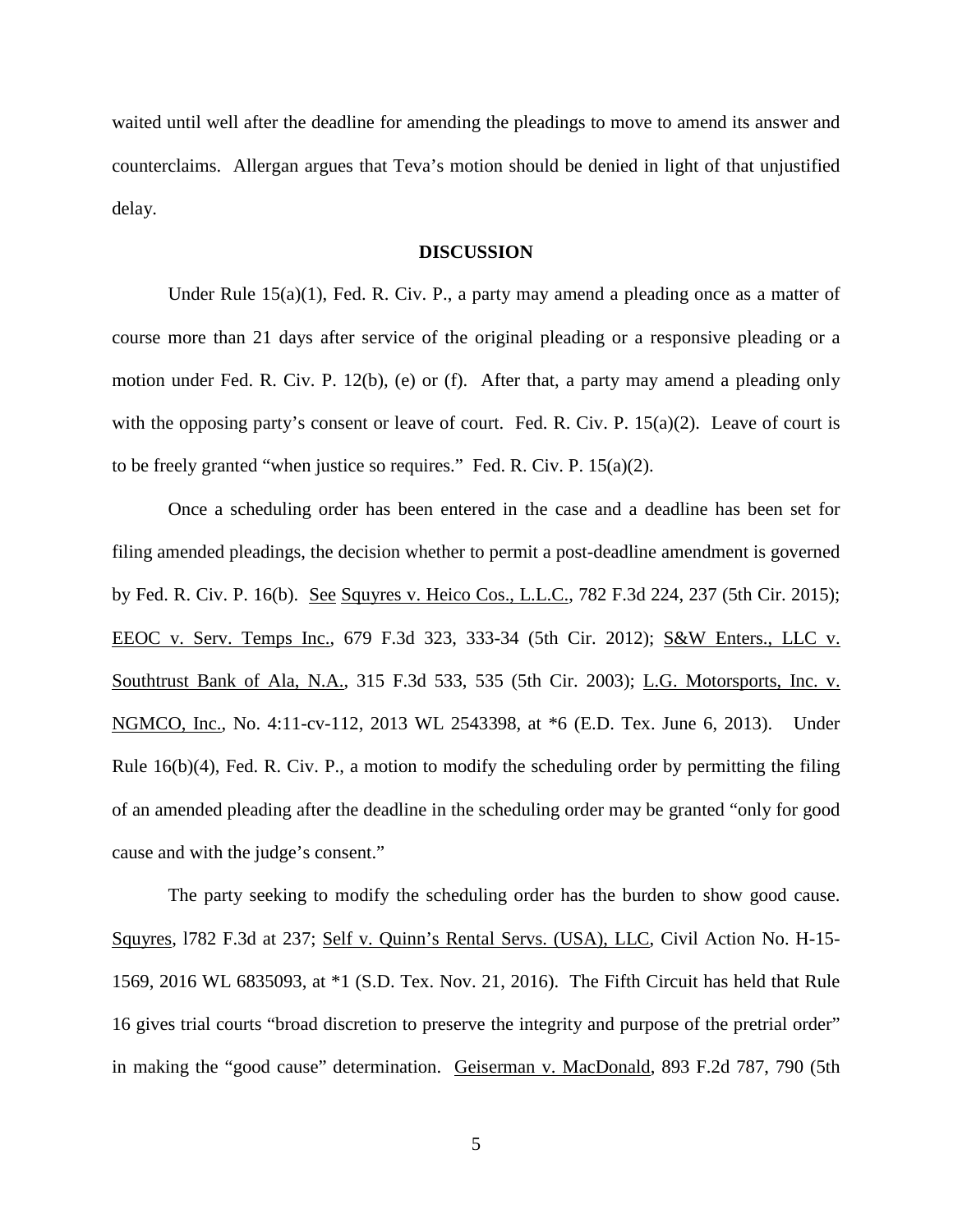Cir. [1](#page-5-0)990) (quoting Hodges v. United States, 597 F.2d 1014, 1018 (5th Cir. 1979)).<sup>1</sup> The Fifth Circuit, moreover, has directed that in deciding whether to permit amendments to the pleadings after the deadline for such amendments, district courts should consider "(1) the explanation for the party's failure to [timely move for leave to amend]; (2) the importance of the [amendment]; (3) potential prejudice in allowing the [amendment]; and (4) the availability of a continuance to cure such prejudice." United States ex rel. Bias v. Tangipahoa Parish Sch. Bd., 816 F.3d 315, 328 (5th Cir. 2016) (quoting S&W Enters., 315 F.3d at 536 (alterations in original)); Filgueira v. U.S. Bank Nat'l Ass'n, 734 F.3d 420, 422 (5th Cir. 2013); Ciena Corp. v. Nortel Networks, Inc., 233 F.R.D. 493, 494 (E.D. Tex. 2006). The Court will consider each of those factors in exercising its discretion whether to grant the motion to amend.

## 1. Teva's Explanation for Its Untimely Motion to Amend

 $\overline{a}$ 

The most important factor bearing on the "good cause" inquiry under Rule  $16(b)(4)$  is whether the party seeking to modify the scheduling order can show that it has been diligent in pressing its claims but despite its diligence could not reasonably have met the scheduling deadline. See Wachovia Bank, Nat'l Ass'n v. Schlegel, Civil Action No. 3:09-cv-1322, 2010 WL 2671316, at  $*2$  (N.D. Tex. June 30, 2010). The Wright and Miller treatise notes that "many more motions seeking modification of scheduling orders are denied than are granted," and that "the good-cause standard will not be satisfied if the court concludes that the party seeking relief (or that party's attorney) has not acted diligently in compliance with the schedule." 6A Charles

<span id="page-5-0"></span><sup>&</sup>lt;sup>1</sup> Although this case is subject to the appellate jurisdiction of the Federal Circuit, the issue of whether to grant an untimely motion to amend the complaint is a procedural question not specific to patent law or bearing on substantive patent law issues, so the law of the regional circuit—in this case the Fifth Circuit—applies to this issue. See Creative Compounds, LLC v. Starmark Labs., 651 F.3d 1303, 1309 (Fed. Cir. 2011); Ultimax Cement Mfg. Corp. v. CDTS Cement Mfg. Corp., 587 F.3d 1339, 1354 (Fed. Cir. 2009); Optivus Tech., Inc. v. Ion Beam Applications S.A., 469 F.3d 978, 985 (Fed. Cir. 2006); Kalman v. Berlyn, 914 F.2d 1473, 1480 (Fed. Cir. 1990).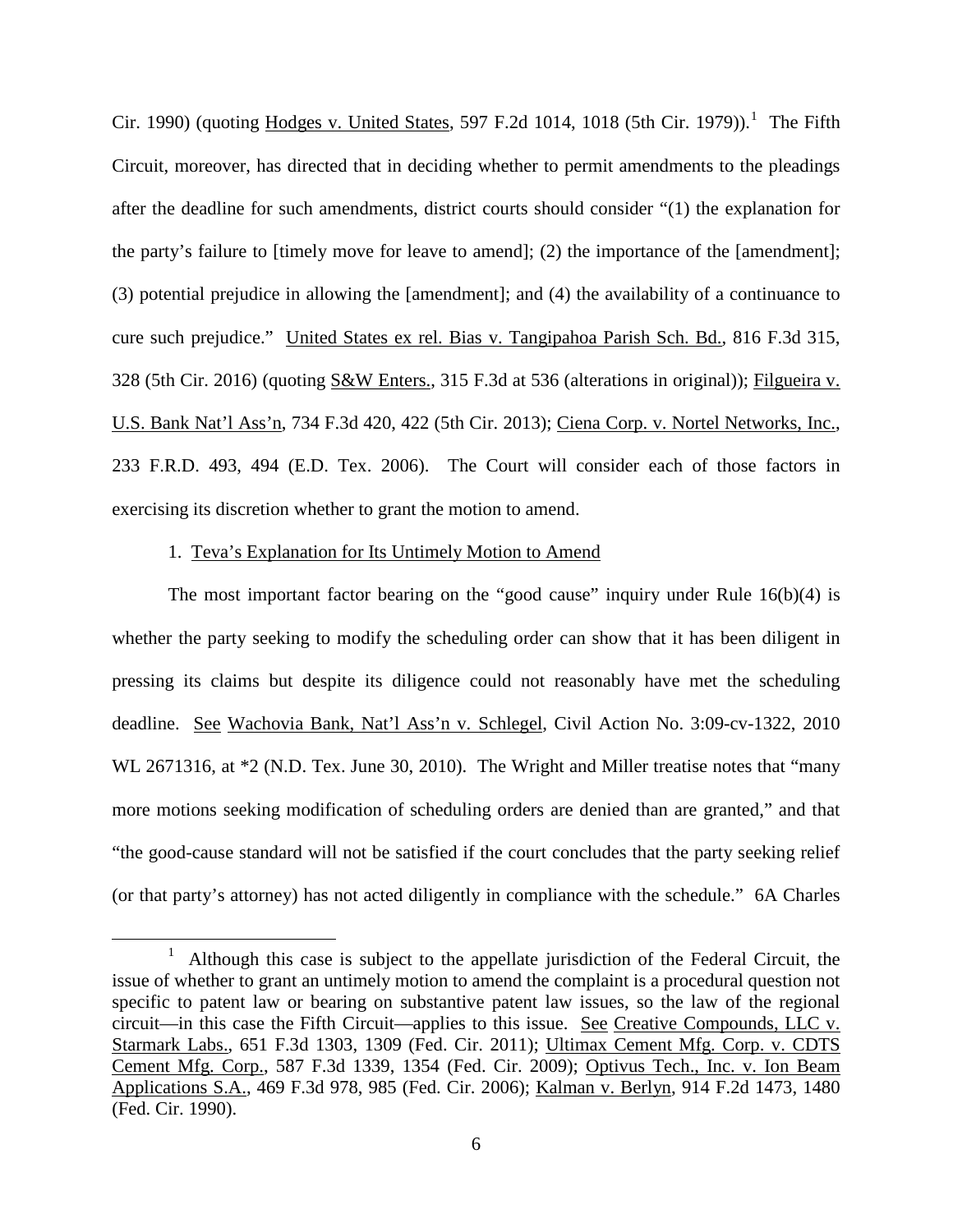Alan Wright, Arthur R. Miller & Mary Kay Kane, Federal Practice & Procedure § 1522.2, at 322 (3d ed. 2010) (citing numerous cases); see also, e.g., Cub USA Servs., LLC v. Jetta Operating Co., Civil Action No. 3:14-cv-2508-D, 2016 WL 1028128, at \*2 (S.D. Tex. Mar. 15, 2016) ("the court usually denies motions to amend the scheduling order when the moving party fails to demonstrate that, despite its diligence, it could not have reasonably met the scheduling deadline").

Teva's explanation for its untimely amendment is insufficient to justify its belated filing. Although Teva contends that it did not have critical information about Allergan's allegedly fraudulent conduct until recently, the evidence does not support that contention.

As Allergan points out, Teva was aware of the facts underlying its motion at least four months before the deadline to amend its pleadings. Allergan points to the following evidence of Teva's knowledge:

In its invalidity contentions, dated January 29, 2016, Teva noted that

the same clinical trial presented by the Schiffman Declaration and the purported "unexpected" results were reported in Sall, which was published more than three years before the earliest priority date of the '556 patent. A comparison of Figures 1-4 of the Schiffman Declaration Exhibit D with Sall's Figures 1-4 demonstrates that Sall reported the same data presented in the Schiffman Declaration. The near identity of Sall's Figures and the Exhibit D Figures demonstrates that both Sall and the Schiffman Declaration set forth results from the same Phase 3 clinical trial.

Defendants' Preliminary Joint Invalidity Contentions, Dkt. No. 196-1, at 51. See also id. at 137 ("[T]he [Schiffman] data appear to be taken directly from the prior art Sall publication, because the data provided show the exact same numerical results arranged in the exact same way as the data in Sall Figures 1-4."). Teva made the same representations in its Abbreviated New Drug Application notice sent to Allergan on February 24, 2016. Dkt. No. 194-1, at 35.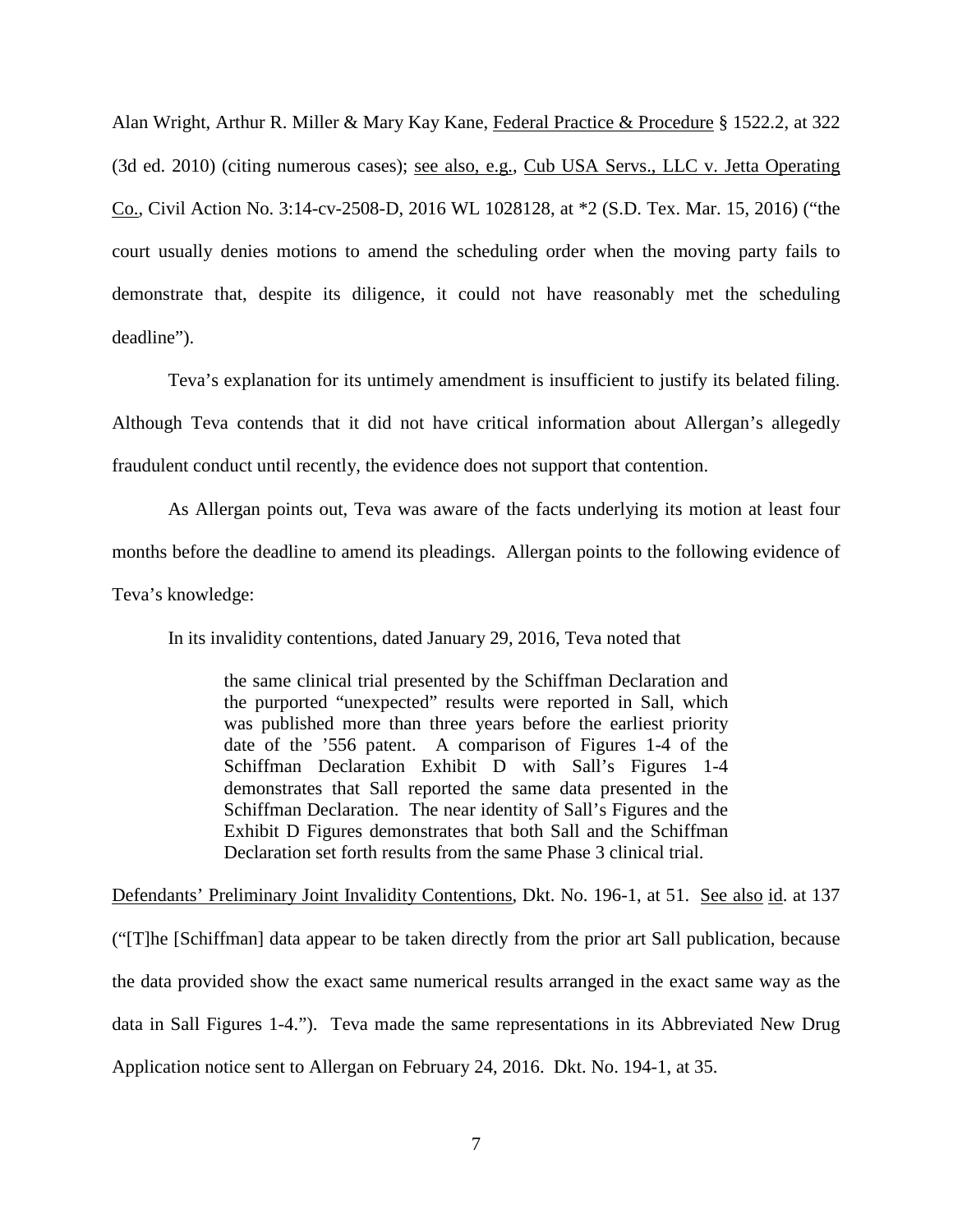In light of those representations, there is no force to Teva's statement in its motion that it only "recently discovered that the data in Dr. Schiffman's declaration was plagiarized from [the Sall Article] and that [the Sall Article] in turn sourced those data from Allergan's own clinical trials conducted in the late 1990s." Dkt. No. 189, at 6. In its reply brief, Teva argues that it knew in early 2016 of the Schiffman Declaration and Sall Article, and it therefore had a basis to contend that Sall anticipated the patents' claims and that the results in the Schiffman Declaration "were not in fact unexpected." Teva's Reply in Support of Motion for Leave to Amend Answer and Counterclaim, Dkt. No. 201, at 2. However, Teva claims that what it did not know in early 2016 was that Allergan's New Drug Application ("NDA") for Restasis, when compared to the Sall Article and Schiffman Declaration, revealed that Dr. Schiffman "copied the figures" from the Sall Article "and then nonetheless represented that those results were unexpected in view of the prior art." Id. Teva contends that it was this comparison to "the underlying data from Allergan's NDA (which was produced during discovery) . . . that gave Teva the basis for its inequitable conduct claims." Id.

Teva's attempt to show diligence by tying its knowledge to its examination of the NDA does not work. For one thing, Teva admits that, independent of the NDA, it "recognized in early 2016 that (1) Allergan overcame the PTO's obviousness rejections using Dr. Schiffman's declaration and (2) that Sall contained conclusions very similar to those found in the declaration." Id. Teva's preliminary invalidity contentions, recited above, establish that it also knew in early 2016 that the data in the Schiffman Declaration, like the data in the Sall Article, were drawn from the same Allergan Phase 3 Study and that several of the figures in the Schiffman Declaration were almost identical to corresponding figures in the Sall Article. Teva therefore did not need the information in Allergan's NDA to allege that Dr. Schiffman "copied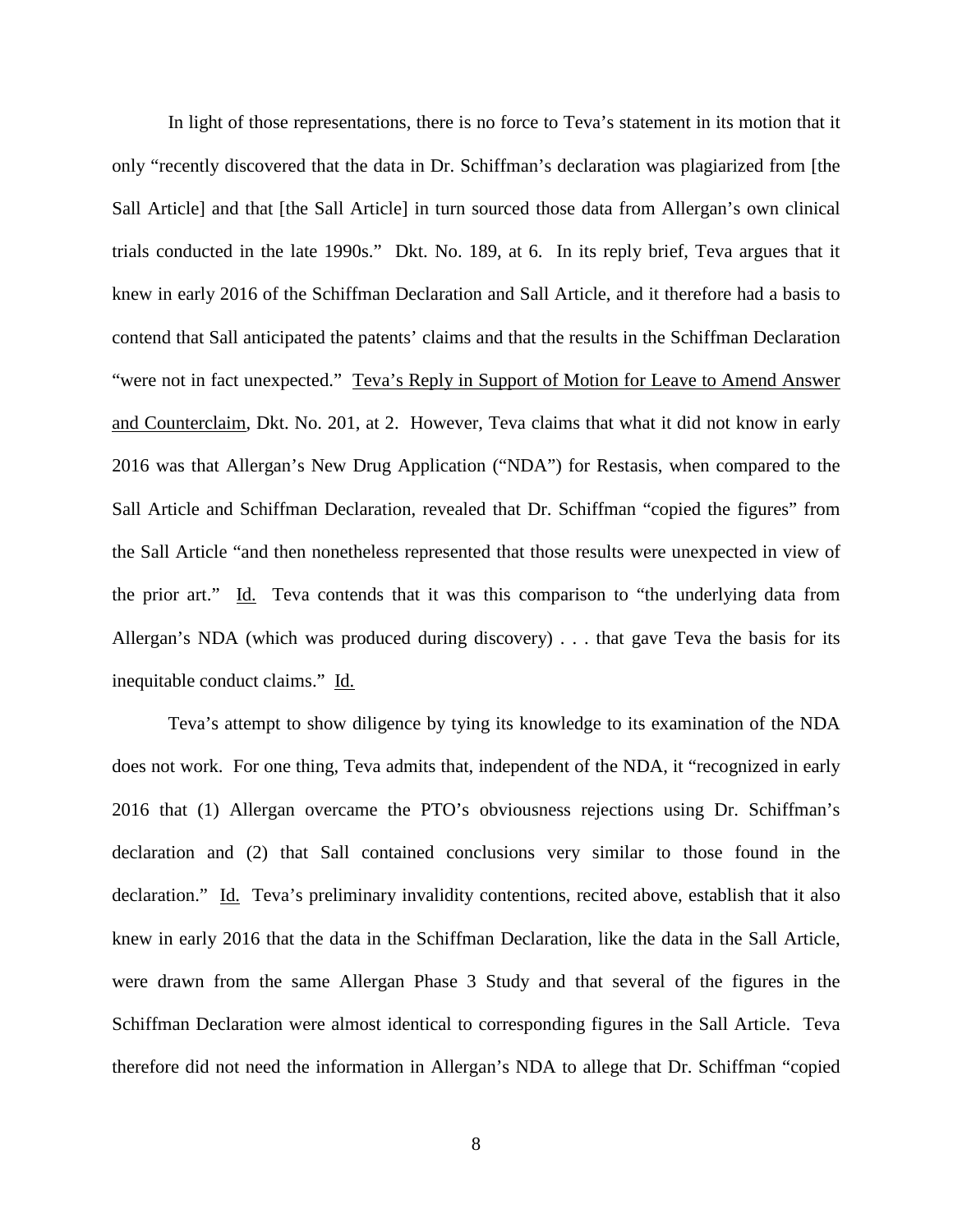the figures" from the Sall Article, or at least the figures were based on data from the same source.

While acknowledging that in early 2016, it was aware that the data in the Sall Article and in the Schiffman Declaration came from the same source, Teva contends that it did not know at that time that Dr. Schiffman "plagiarized" several of the figures used in his declaration from the Sall article. But it remains unclear to the Court why it matters whether Dr. Schiffman took his data from the Sall article or from the Allergan Phase 3 Study from which the Sall Article also derived its data. In either case, it is clear that some, but not all, of the information relied on by Dr. Schiffman in his declaration was disclosed in the Sall Article. That information was in the prior art, and thus has the same effect on the issue of patentability whether Dr. Schiffman took the information directly from the Sall Article or not.

The Court is also skeptical of Teva's claim that it was improper for Dr. Schiffman's to "plagiarize" the figures from the Sall Article without revealing the source of those figures to the PTO. Dr. Schiffman was listed in the Sall Article as a member of the Cyclosporin A Phase 3 Study Group, and the Study Group was listed among the co-authors of the Sall Article. See Dkt. No. 195-1, at 631, 638. Accordingly, it hardly seems accurate to charge Dr. Schiffman with plagiarizing data from an article he is credited with co-authoring.

Moreover, even if Teva's statements in January and February 2016 had not already made clear that Teva recognized the relationship between the Phase 3 Study, the Sall Article, and the Schiffman Declaration, that relationship was obvious on its face, and was not hidden from the examiner. In fact, like Poe's purloined letter, the evidence that Teva claims to have extracted through great effort from a complex tangle of prosecution history was actually sitting in plain view all along.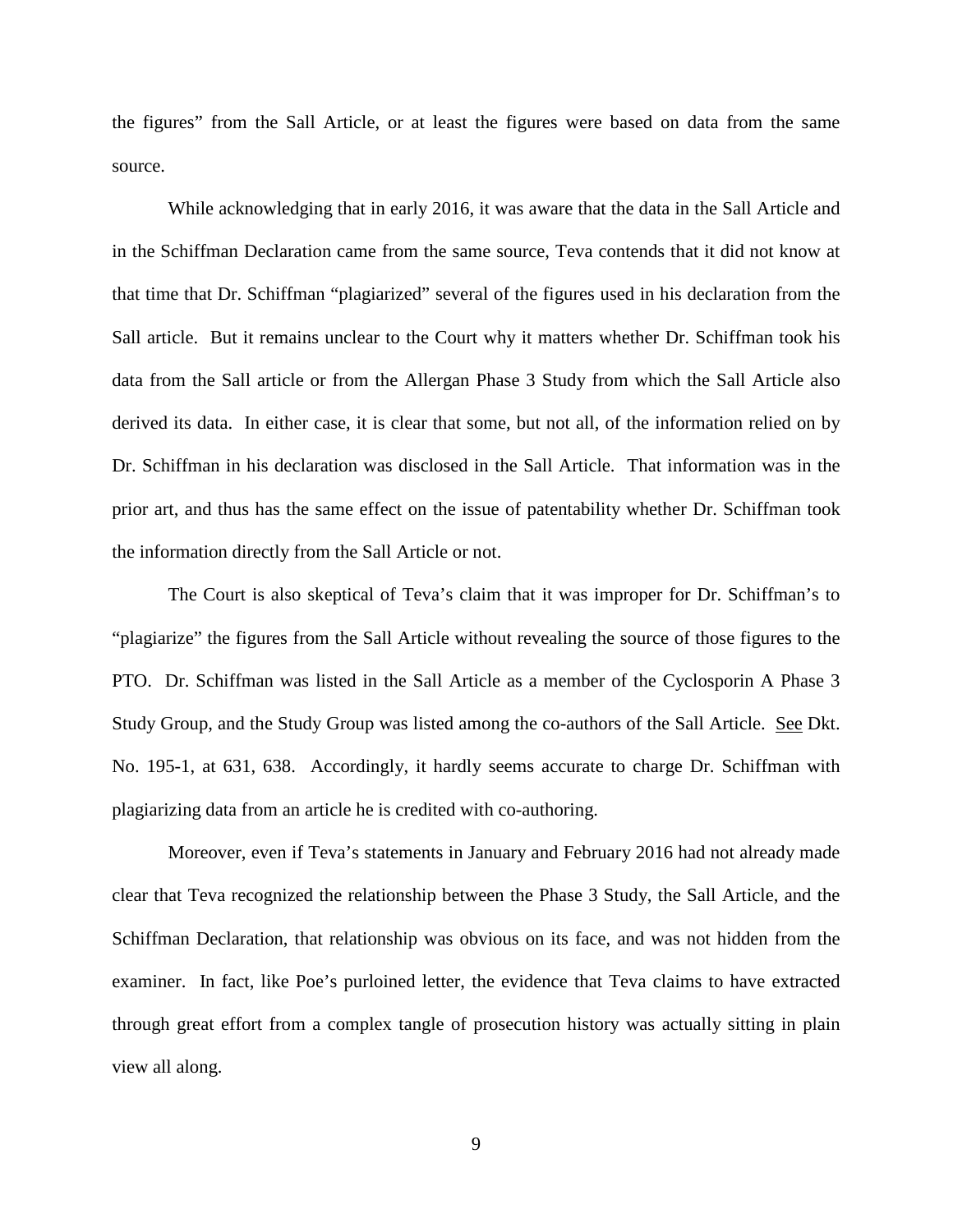As noted, the Sall Article was incorporated by reference in each of the applications and was cited with the title "Two Multicenter, Randomized Studies . . . CsA Phase 3 Study Group," so it was hardly concealed from the examiner. The article made clear that the Cyclosporin A Phase 3 Study on which the article reported was sponsored by Allergan, and as noted, Dr. Schiffman was involved in its authorship. The Schiffman Declaration, moreover, made clear that it was based on Allergan's Phase 2 and Phase 3 Studies for Restasis. Thus, the links between the Phase 3 Study, the Sall Article, and the Schiffman Declaration were obvious.

As for the figures in the Schiffman Declaration, the near identity between Figures 1-4 of the Sall Article (which were the only four figures in the Article), Dkt. No. 195-1, at 635-36, and Figures 1-4 of Exhibit D of the Schiffman Declaration, Dkt. No. 195-3, Exh. D, at 21-22, is immediately apparent upon even the most cursory examination of the two documents. Even without the evidence that Teva had already made those connections, a reasonably diligent examination of the important materials in the case would have made that connection evident.

In sum, given what Teva knew or should have known by February 2016, the Court concludes that Teva did not act with reasonable diligence when it failed to amend its answer and counterclaims to add the defenses of inequitable conduct and unclean hands and the counterclaim of inequitable conduct by the June 2016 deadline for amending the pleadings. The materials in Teva's possession before that time should have prompted it to explore its theories of inequitable conduct and unclean hands long before October 2016. See Millennium Partners, L.P. v. Colmar Storage, LLC, 494 F.3d 1293, 1298-99 (11th Cir. 2007) (defendant failed to demonstrate good cause for seeking to raise a defense after the district court's scheduling order deadline when the evidence showed that the defendant, "with some investigation," could have discovered the defense. "The fact that [the defendant] failed to conduct such investigation does not equate to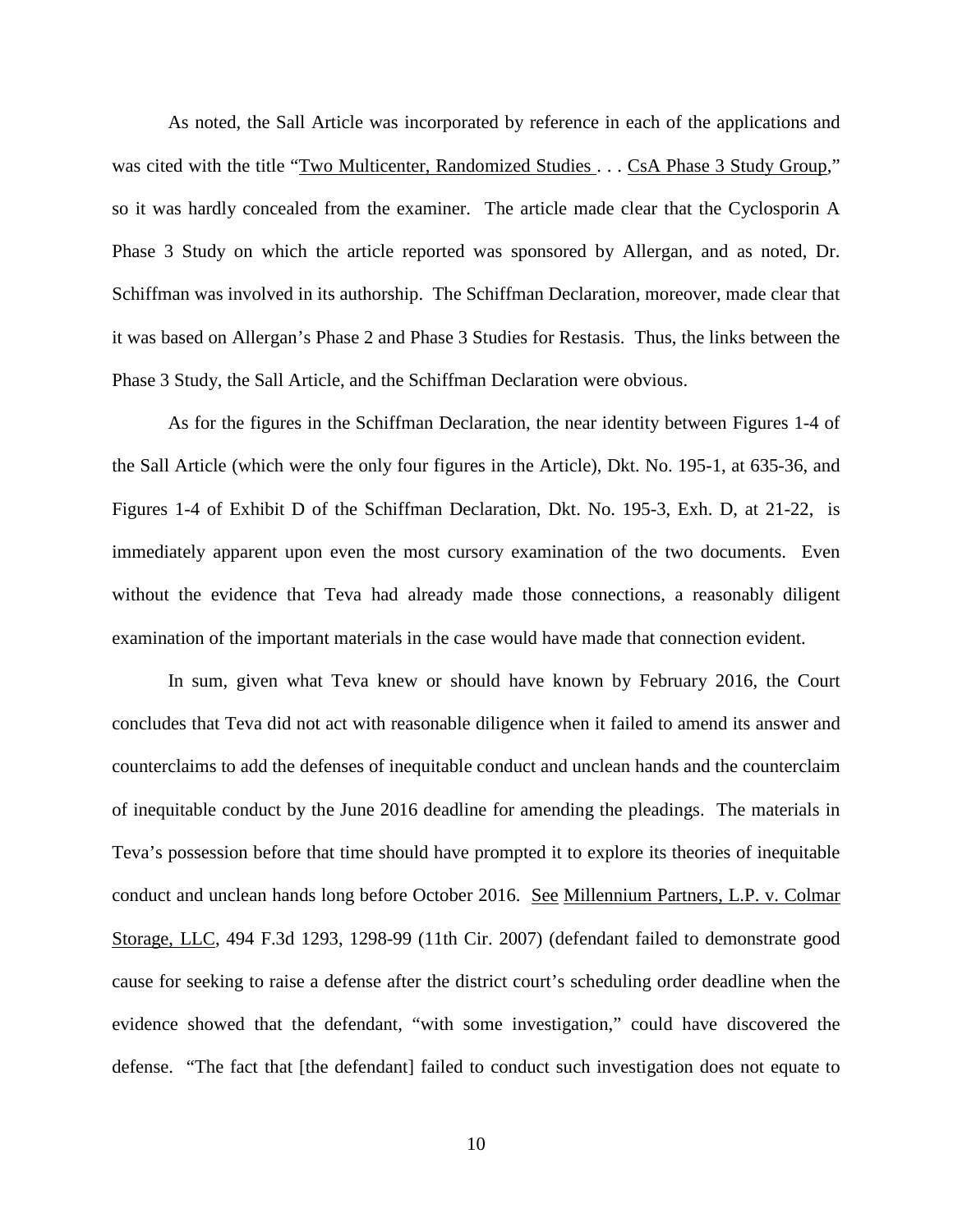'good cause' for leave to amend under Rule 16 . . . ."); Carrier Corp. v. Goodman Global, Inc., 49 F. Supp. 3d 430, 433 (D. Del. 2014); Perfect Pearl Co. v. Majestic Pearl & Stone, Inc., 889 F. Supp. 2d 453, 458-59 (S.D.N.Y. 2012); Transamerica Life Ins. Co. v. Lincoln Nat'l Life Ins. Co., 590 F. Supp. 2d 1093, 1101-03 (N.D. Iowa 2008). As Judge Hittner observed in Ruiz v. University of Texas M.D. Anderson Cancer Center, 291 F.R.D. 170, 172 (S.D. Tex. 2013), district courts within the Fifth Circuit have repeatedly held that if a party was "previously aware of the factual underpinnings of the claim she seeks to assert beyond the time allowed by a scheduling order, leave to amend is improper." See also, e.g., Info-Power Int'l, Inc. v. Coldwater Tech., Inc., No. 3:07-CV-0937-P, 2008 WL 5552245, at \*3 (N.D. Tex. Dec. 31, 2008) ("[T]he court may deny the motion [for leave to amend] if the movant knows or should have known of the facts upon which the proposed amendment is based but fails to include them in the original [answer]."); Am. Tourmaline Fields v. Int'l Paper Co., No. 3:96-CV-3363-D, 1998 WL 874825, at \*1 (N.D. Tex. Dec. 7, 1998) (same).

Accordingly, the Court concludes that the "due diligence" factor cuts strongly against granting the motion to amend.

## 2. The Importance of the Amendment

Teva argues that allowing it to amend its answer and counterclaims is of critical importance because the claim and defenses of inequitable conduct and unclean hands, if successful, would dispose of much if not all of the case. Of course, it is frequently true that success on the defenses of inequitable conduct or unclean hands would end a patent infringement action. But that is not to say that an amendment raising such defenses or counterclaims must invariably be regarded as important. What is called for in assessing the importance of the amendment is not just the theoretical effect of success on the claims being asserted, but a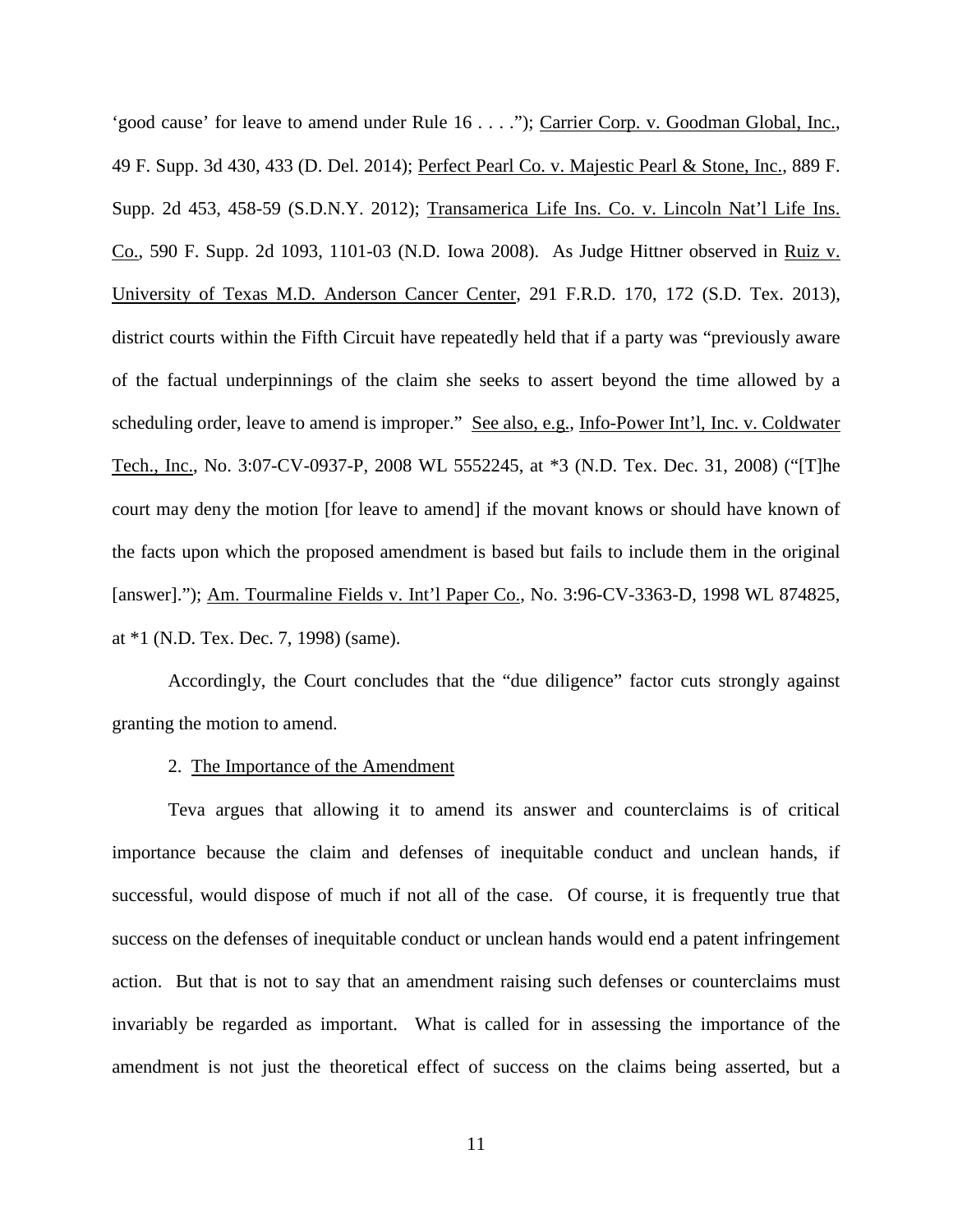pragmatic judgment as to the likelihood that the newly asserted claims or defenses will succeed. See Filgueira, 734 F.3d at 423 ("Filgueira fails to show the importance of his amendment" because "it would not have changed the outcome of the court's ruling" on the motion to dismiss.); Sw. Bell Tel. Co. v. City of El Paso, 346 F.3d 541, 547 (5th Cir. 2003) (treating "likely failure of the proposed counterclaims on the merits" as a factor weighing against allowing untimely amendment); see also Bombardier Aerospace Corp. v. United States, 831 F.3d 268, 284 (5th Cir. 2016) (futility of amendment supports decision to deny motion to amend); Tangipahoa Parish Sch. Bd., 816 F.3d at 328 (same); Nourison Rug Corp. v. Parvisian, 535 F.3d 295, 299 (4th Cir. 2008) (same).

Although the Court recognizes that Teva has not completed its discovery on the inequitable conduct and unclean hands issues, the outlines of Teva's theory are nonetheless clear. Based on the evidentiary materials and arguments presented by the parties, the Court is able to conclude that the counterclaim and defenses of inequitable conduct and unclean hands would be unlikely to succeed.<sup>[2](#page-11-0)</sup> For that reason, the Court regards the amendment as not being of sufficient importance to justify overlooking Teva's failure to meet the filing deadline.

Teva's argument is that Dr. Schiffman and the prosecuting attorney who submitted the Schiffman Declaration (and Dr. Attar's similar declaration) to the examiner intentionally deceived the PTO and persuaded the examiner to issue five of the patents in suit as a result of the

 $\overline{a}$ 

<span id="page-11-0"></span><sup>&</sup>lt;sup>2</sup> If the issues in question were for a jury to determine, this Court would be less willing to venture a judgment at this stage as to the likelihood of Teva prevailing on its counterclaim and defenses. But this case will be heard by the Court without a jury, and in any event the issues of inequitable conduct and unclean hands are equitable issues for the Court to decide. For that reason, the Court is less diffident about predicting how those issues will be resolved, at least based on the showing that has been made at this point.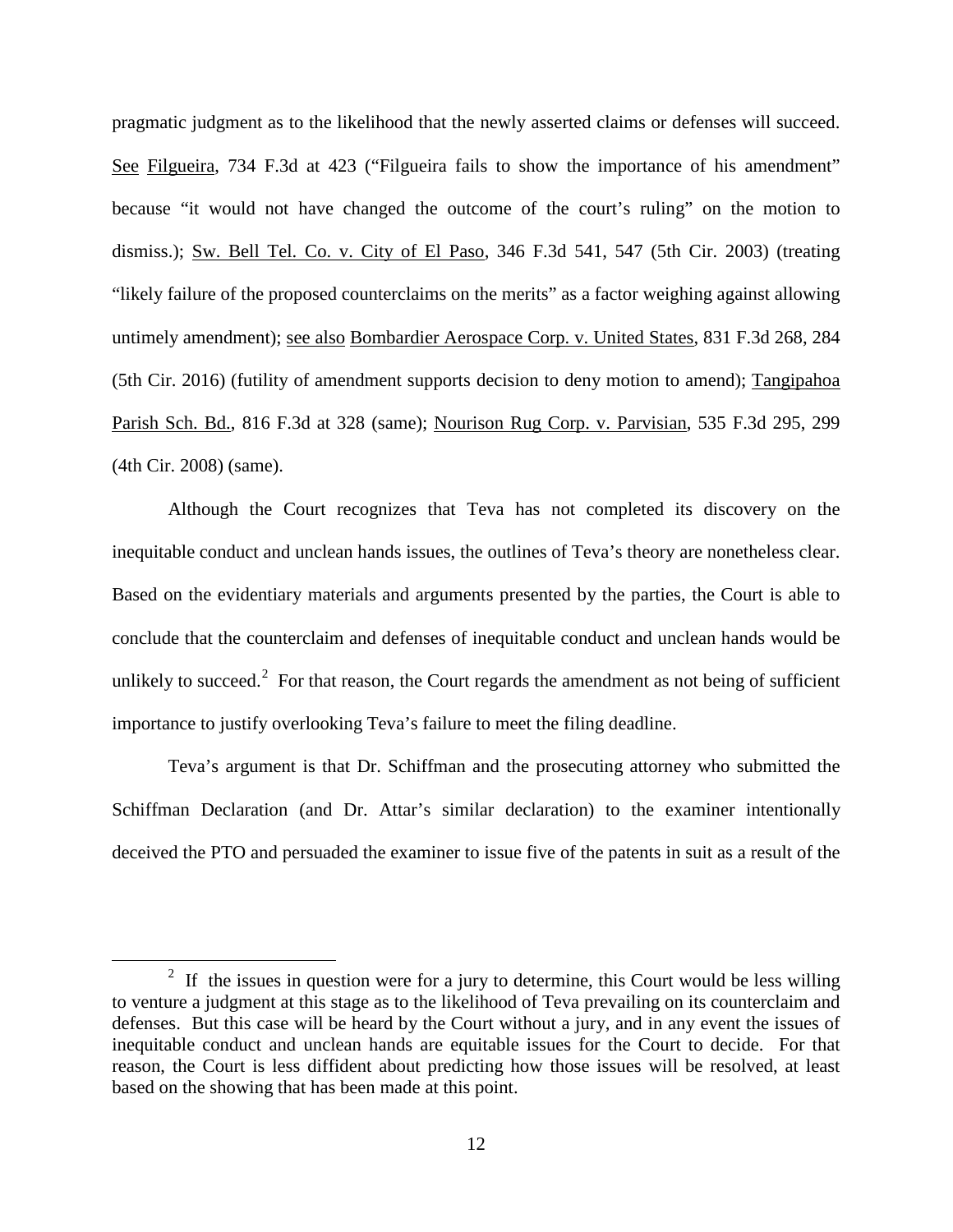falsehoods contained in the declarations.<sup>[3](#page-12-0)</sup> In particular, Teva argues that the misrepresentation in the Schiffman Declaration was that the particular cyclosporin formulation described in the patent applications produced results that were unexpected in light of the prior art. Schiffman Declaration ¶¶ 14-20. Teva contends that because the data set forth in the Schiffman Declaration were drawn from the Sall Article, which was itself prior art, the results that Dr. Schiffman highlighted, based on data from the Sall Article, could not have been "unexpected" in light of the prior art. Accordingly, Teva argues, the patents in suit were improperly obtained as a result of inequitable conduct, and that conduct in turn gives rise to a defense of unclean hands. $4$ 

There are two problems with Teva's inequitable conduct argument. First, Teva argues that the results reported by Dr. Schiffman could not have been "surprising" or "unexpected," because they were based on data set out in the Sall Article, which was more than a decade old at the time of Dr. Schiffman's declaration. The unexpected or surprising nature of a particular invention, however, is judged as of the time of the invention, which in this case would be the priority date of the patents, or September 15, 2003. See Bristol-Myers Squibb Co. v. Teva Pharms. USA, Inc., 752 F.3d 967, 977 (Fed. Cir. 2014).

Second, and more importantly, Teva suggests that the unexpected results described in the Schiffman Declaration were disclosed in the prior art Sall Article. But Dr. Schiffman explained

 $\overline{a}$ 

<span id="page-12-0"></span> $3$  Teva argues that the issuance of the sixth patent in suit, U.S. Patent No. 9,248,191, was the result of the earlier, successful efforts to persuade the examiner that the inventors' formulation had been found to produce surprising and unexpected results.

<span id="page-12-1"></span><sup>&</sup>lt;sup>4</sup> Teva makes clear that its unclean hands argument is based entirely on its allegations of inequitable conduct. As the Federal Circuit explained in Therasense, Inc. v. Becton Dickinson & Co., 649 F.3d 1276 (Fed. Cir. 2011), the doctrine of inequitable conduct grew out of the doctrine of unclean hands, but "came to embrace a broader scope of misconduct" than the doctrine of unclean hands, which "included only egregious affirmative acts of misconduct intended to deceive both the PTO and the courts." Id. at 1287. Because conduct that is insufficient to constitute inequitable conduct necessarily falls short of giving rise to a claim of unclean hands, this Court need only address Teva's inequitable conduct claim.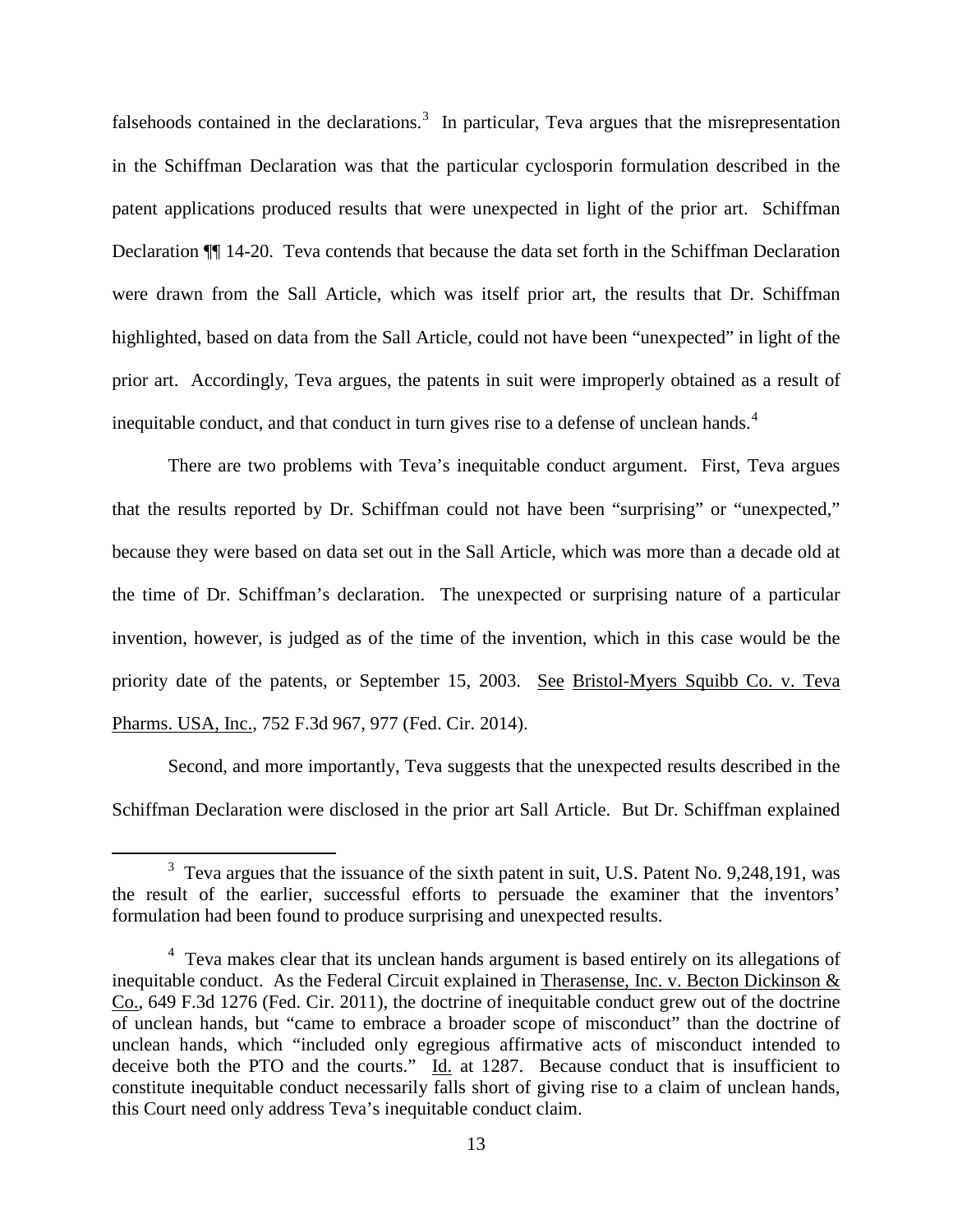that the unexpected results discovered as a result of the Phase 3 Study for Restasis were the surprisingly good results obtained from the specific combination of 0.05% by weight of cyclosporin A with 1.25% by weight of castor oil. Schiffman Declaration at ¶¶ 14-20. The Sall Article did not disclose the weight percentage of the castor oil in that formulation, so the fact that Dr. Schiffman drew his data from the Phase 3 Study and may have obtained several of his figures from the Sall Article does not necessarily establish that the Sall Article anticipates (or renders obvious) the formulation that is recited in many of the claims of the patents in suit.

In sum, based on the showing made by Teva, the Court is not persuaded that the inequitable conduct and unclean hands argument that Teva raises in the second amended complaint is likely to be meritorious.

## 3. The Potential Prejudice to the Plaintiff from Allowing the Amendment

In arguing that it would be prejudiced by an order permitting Teva to amend its answer and counterclaims, Allergan relies mainly on the fact that the addition of those defenses and counterclaim would inject a new layer of complexity into an already complex case at a time when the discovery deadlines are approaching. The Court agrees.

Although the time for discovery has not expired, the deadline for fact discovery is February 2, 2017, a little more than a month from the date that briefing was completed on the motion to amend. Introducing the new and discrete issues of inequitable conduct and unclean hands would complicate discovery. The inquiry into issues such as specific intent to deceive would presumably require discovery of a different nature from the ongoing discovery regarding the issues already in the case. Moreover, because discovery relating to the issue of inequitable conduct could well involve inquiries into the activities of the prosecuting attorney, the expense and time required to conduct the additional discovery could be increased by issues of privilege.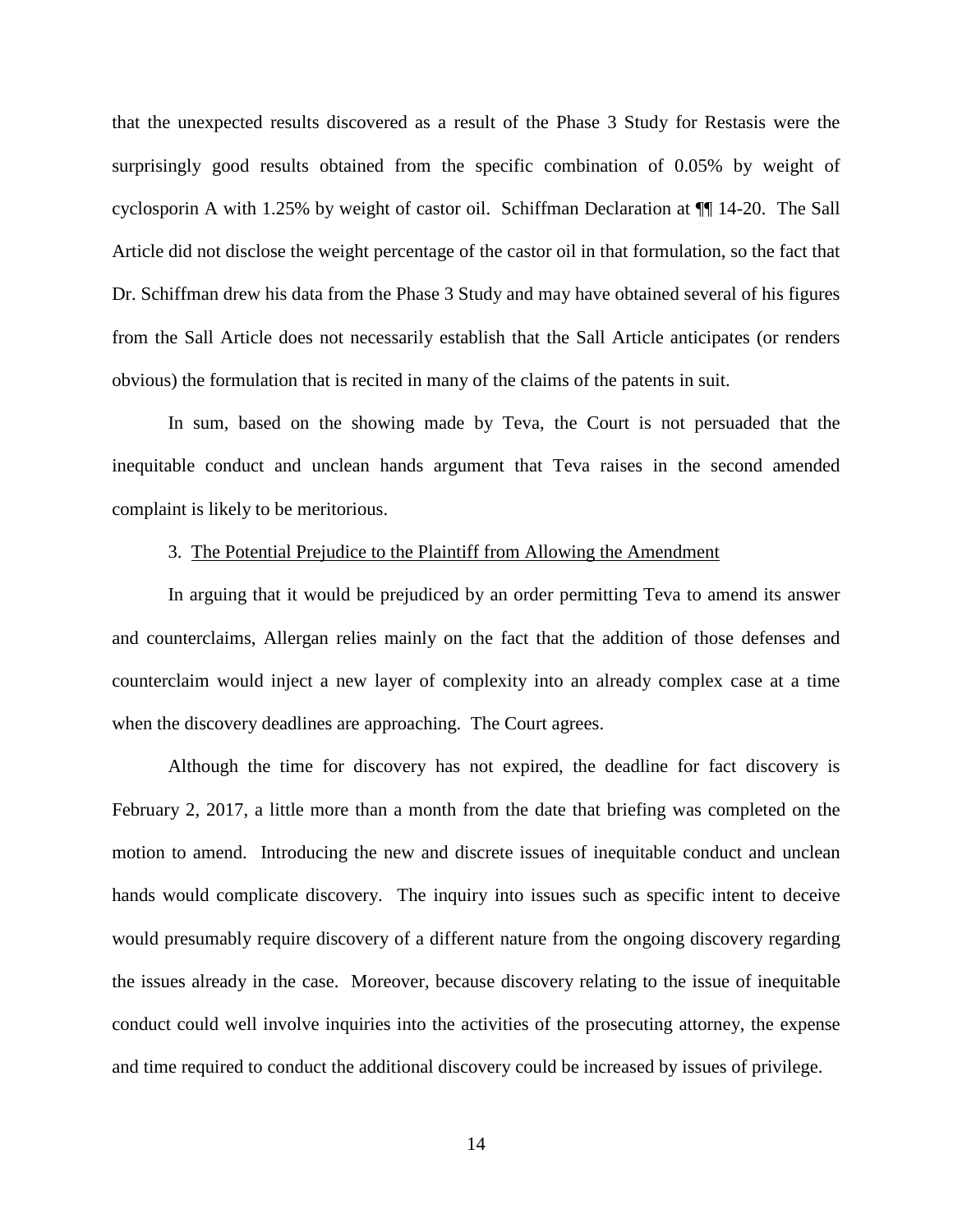The additional discovery costs imposed on the responding party are entitled to consideration in determining the issue of prejudice. See Squyres, 782 F.3d at 238-39; Marlowe Patent Holdings LLC v. Dice Elecs., LLC, 293 F.R.D. 688, 695 (D.N.J. 2013); Anderson v. La. ex rel. La. Dep't of Pub. Safety & Corrections, Civil Action No. 09-75, 2010 WL 2545817, at \*3 (M.D. La. May 24, 2010). In addition, the introduction of the new legal theories raised by inequitable conduct and unclean hands would be likely to make the preparation and disposition of pretrial motions more cumbersome and time-consuming.

In light of the procedural posture of this case, where fact discovery has not closed and dispositive motions have not yet been filed, the Court recognizes that this factor is not entitled to dispositive weight. However, on balance this factor favors Allergan and cuts moderately in favor of denial of the motion to amend.

#### 4. The Availability of a Continuance

Finally, the question of the availability of a continuance has little pertinence here. Because the trial of this case is not scheduled to begin until August 2017, it is not likely that the issues raised in Teva's proposed amended answer and counterclaims would require a continuance even if Teva's motion were granted. Nonetheless, there is a related interest in proceeding expeditiously in this Hatch-Waxman Act case that cuts against adding new issues at this relatively late point in the proceedings. It is in the interest of the parties and the public that the issues in this case, as in many Hatch-Waxman Act cases, be resolved as promptly as possible. While expediting judicial proceedings is always an important consideration, it is even more so in the Hatch-Waxman Act context. Therefore, given the strong interest in not granting a continuance, the possible availability of a continuance does not cut in favor of granting the